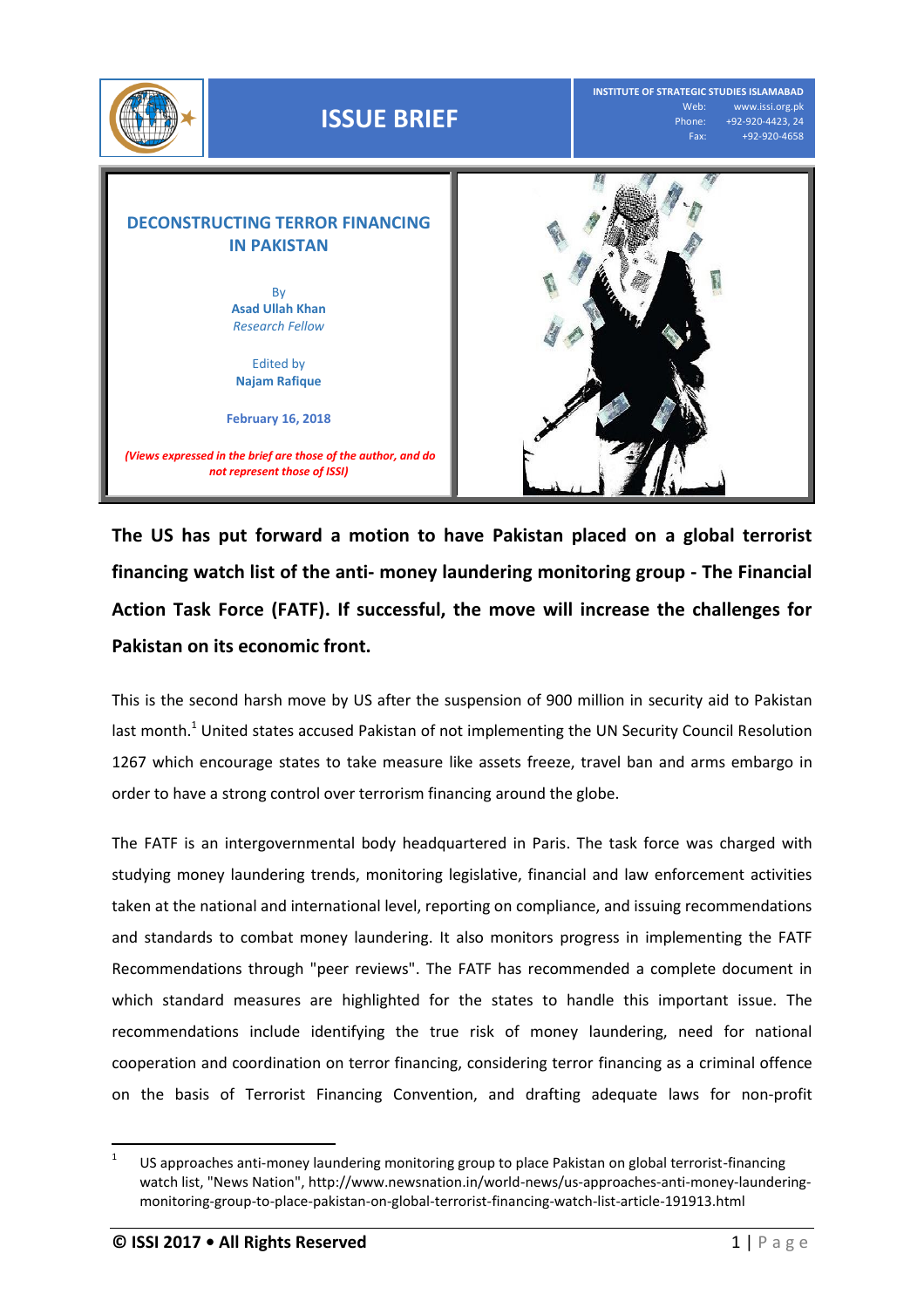organizations so that that the terrorists organization may not pose themselves as legitimate entities.<sup>2</sup>

Pakistan has been accused by the US of non-compliance of FATF rules and regulations on terrorism financing. Moreover, Pakistan will be called upon to defend its case on the basis of measures it has taken so far in the upcoming FATF meeting on February 18-23, 2018.

Islamabad has a strong case for its defense under the significant progress that it has made to control terrorism in the country. The recent report released by National Counter Terrorism Authority (NACTA) states that currently, the phenomenon of terrorism is on the lowest scale in the country when compared against the data of previous years, and demonstrates the state's commitment to fight against the menace of terrorism.



## **Graph: Number of Incidents per year**

*Source: NACTA, Pakistan*

Secondly, the recent report by the Global Terrorism Index (GTI) clearly states that terrorism has fallen significantly in Pakistan as compared to the previous years, and places Pakistan on number fifth in the countries list who are most affected by terrorism, which shows an improvement as compared to the previous years. $3$ 

 $\frac{1}{2}$ The FATF Recommendations, "The Financial Action Task Force", http://www.fatf-gafi.org/media/fatf/ documents/recommendations/pdfs/FATF%20Recommendations%202012.pdf

<sup>3</sup> Global Terrorism Index 2017, http://visionofhumanity.org/app/uploads/2017/11/Global-Terrorism-Index-2017.pdf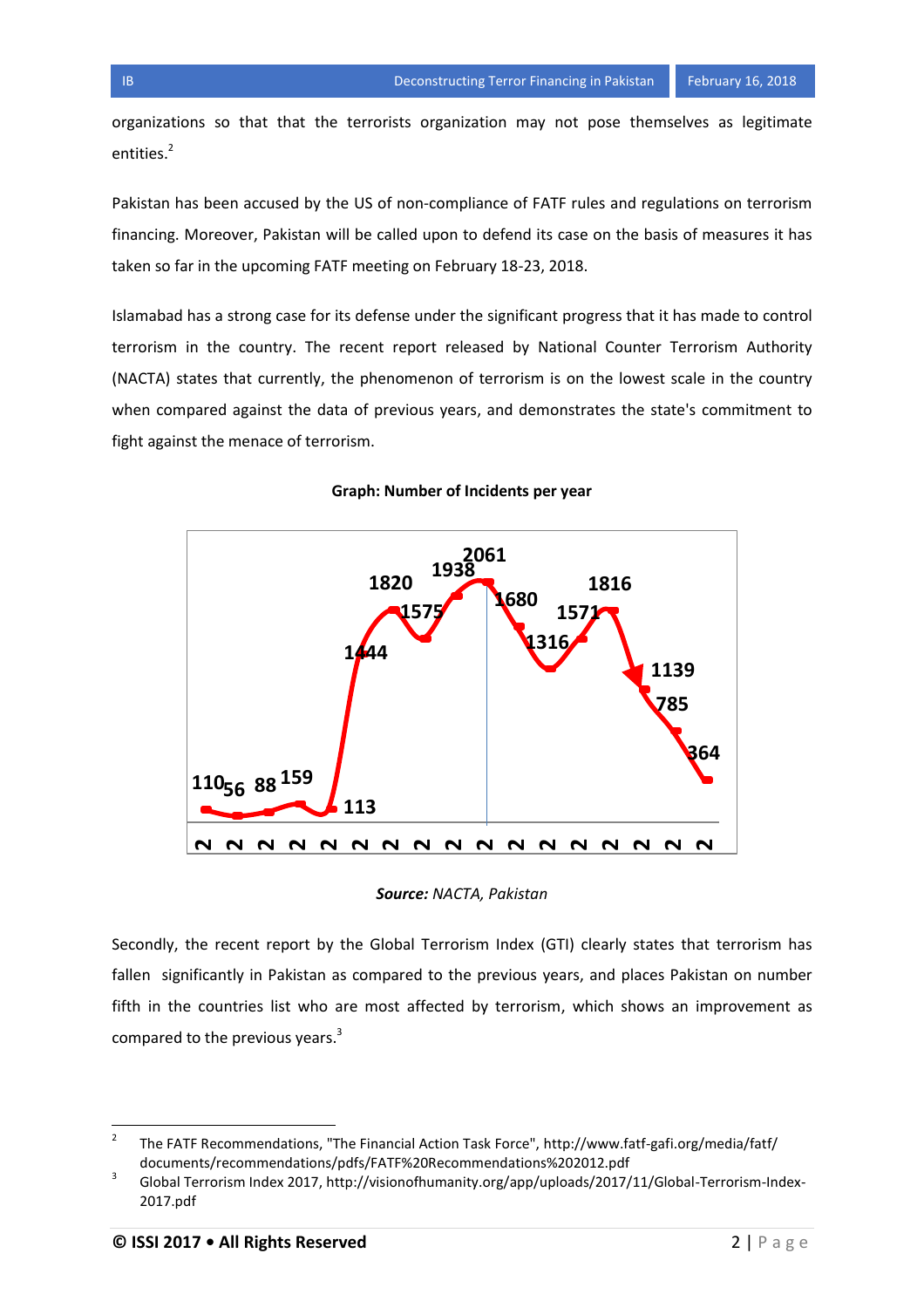Pakistan has also established a Financial Monitoring Unit (FMU) to effectively augment and enhance efforts of domestic law enforcement agencies, regulators and other stakeholders in detection and prevention of threats emanating from money laundering and terrorist financing activities, and providing the essential interface with such efforts elsewhere within the entrusted legal mandate in an efficient, substantive and effective manner. The FMU Unit has brought down many illegal transfers with the coordination of Federal Investigation Agency (FIA) and Provincial Counter Terrorism Departments in Police.<sup>4</sup> This can be crossed checked by the facts and figures released by NACTA which states that the cases reported in Hawala/ Hundi are 777, arrests made against these cases are 1060 and recovery of Rs. 1320.705 million has been done in this regard. $^5$  Furthermore, under the National Action Plan (NAP,) Counter-Financial Terrorism (CFT) investigative units have been established in Police Counter Terrorism Departments (CTD). Countering Financial Terrorism Directorate is also present in NACTA for a unified response on the feedback coming from the provinces.

There are two fronts on which Pakistan is trying to control terror financing in the country. First one is the internal front in which it has to deal with the groups and individuals designated by the United Nations as terrorists who are still functioning in the country. Such groups use the space of informal activity in the Pakistan's economy and banking system. Secondly, the presence of large militias like Al-Qaeda, Tehrik-e-Taliban Pakistan (TTP) and Daesh has been taken care of by the kinetic operations such as Operation Zarb-e-Azb and Operation Raddul Fassad in combination with the National Action Plan.



*Source: Director Office NACTA*

 $\overline{a}$ 

<sup>4</sup> Financial Monitoring Unit, http://www.fmu.gov.pk/index.html

<sup>5</sup> Director Office National Action Plan, National Counter Terrorism Authority (NACTA).